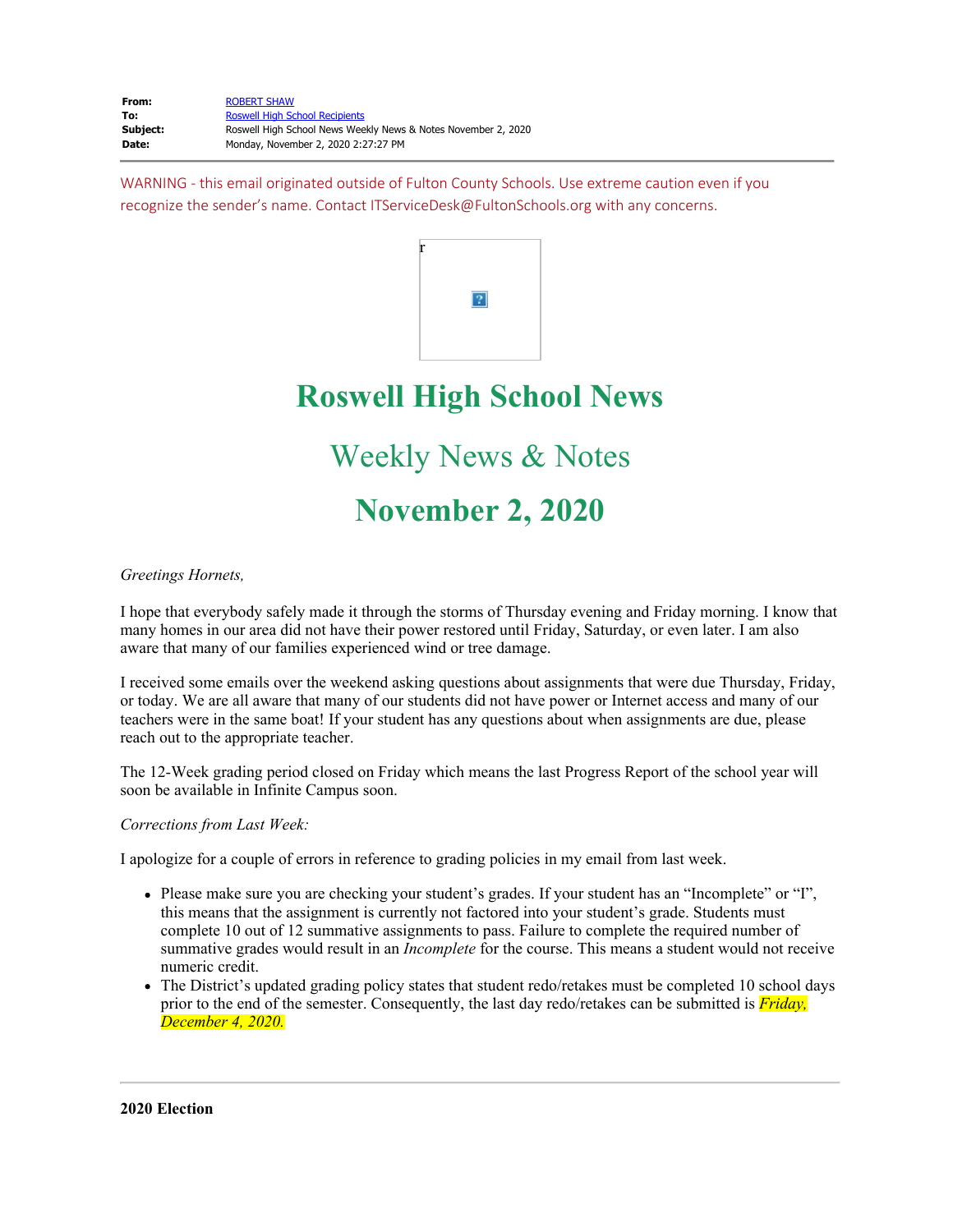A reminder that, on Tuesday, November 3, 2020, Roswell High School will be a polling place. There is no school for students and staff have a work-day, although the District has allowed staff to work from home.



#### **COVID-19**

Please continue to make use of the [COVID-19](https://nam03.safelinks.protection.outlook.com/?url=https%3A%2F%2Ffultonschools.az1.qualtrics.com%2Fjfe%2Fform%2FSV_6hWlX46FNk8pNlz&data=04%7C01%7Cmurphys%40fultonschools.org%7Ce39b4980f7e0410c0dfa08d87f655140%7C0cdcb19881694b70ba9fda7e3ba700c2%7C1%7C0%7C637399420463422708%7CUnknown%7CTWFpbGZsb3d8eyJWIjoiMC4wLjAwMDAiLCJQIjoiV2luMzIiLCJBTiI6Ik1haWwiLCJXVCI6Mn0%3D%7C1000&sdata=v7zxshdYqGcBfiQHsTIsTHEkYJVoSmo3XMZb0AuB9k8%3D&reserved=0) Parent Reporting portal to report any contact, or possible contact, with an individual who is COVID positive.

#### **Collecting Money**

A reminder that the school is not collecting cash for many items this year including tickets for events and for athletic participation fees. We are also not allowing fundraisers that require the handling of money.

If you wish to purchase a ticket please visit [GoFan](https://nam03.safelinks.protection.outlook.com/?url=https%3A%2F%2Fgofan.co%2Fapp%2Fschool%2FGA5282&data=04%7C01%7Cmurphys%40fultonschools.org%7Ce39b4980f7e0410c0dfa08d87f655140%7C0cdcb19881694b70ba9fda7e3ba700c2%7C1%7C0%7C637399420463432707%7CUnknown%7CTWFpbGZsb3d8eyJWIjoiMC4wLjAwMDAiLCJQIjoiV2luMzIiLCJBTiI6Ik1haWwiLCJXVCI6Mn0%3D%7C1000&sdata=ahSzZKFwBSsKWZD5CJYrUQQwsaLPE5ZQBW7Xg2vXbFw%3D&reserved=0) to set up an account and do not forget to pay any fees through the *[District's](https://nam03.safelinks.protection.outlook.com/?url=https%3A%2F%2Fosp.osmsinc.com%2FFultonGA%2FBVModules%2FCategoryTemplates%2FDetailed%2520List%2520with%2520Properties%2FCategory.aspx%3Fcategoryid%3DEN710&data=04%7C01%7Cmurphys%40fultonschools.org%7Ce39b4980f7e0410c0dfa08d87f655140%7C0cdcb19881694b70ba9fda7e3ba700c2%7C1%7C0%7C637399420463432707%7CUnknown%7CTWFpbGZsb3d8eyJWIjoiMC4wLjAwMDAiLCJQIjoiV2luMzIiLCJBTiI6Ik1haWwiLCJXVCI6Mn0%3D%7C1000&sdata=lLFWo%2F8Lxl7Tlx68StXU3%2FhqoPTf8J9i0slSSVU2F8Q%3D&reserved=0) Online School Payment (OSP)* platform.

#### **Class of 2021 Photographs**

Seniors must be photographed by December  $31<sup>st</sup>$  to be featured in this year's yearbook! Visit CadyStudios.com to schedule your photo session today.

Can't make it to their studio? A reminder that Cady Studios will be coming to the school to take all remaining Senior Portraits on Wednesday, November 4, 2020. Schedule your session by visiting Cady Studios [website.](https://nam03.safelinks.protection.outlook.com/?url=https%3A%2F%2Fstore.cady.com%2F%3Futm_source%3Dmarketing%26utm_medium%3Dprint%26utm_content%3Dsenior_sessions_booking_magazine_2021%26utm_campaign%3Dsenior_sessions_booking&data=04%7C01%7Cmurphys%40fultonschools.org%7Ce39b4980f7e0410c0dfa08d87f655140%7C0cdcb19881694b70ba9fda7e3ba700c2%7C1%7C0%7C637399420463442702%7CUnknown%7CTWFpbGZsb3d8eyJWIjoiMC4wLjAwMDAiLCJQIjoiV2luMzIiLCJBTiI6Ik1haWwiLCJXVCI6Mn0%3D%7C1000&sdata=%2BJSC0wW7toUKOatvVxApE3nxs%2BIyn0zF709i%2Fg0b8x0%3D&reserved=0)

#### **RHS School Governance Meeting**

Thank you to the members of the School Governance Council for a great meeting last week. A major topic of discussion was the number of RHS students who still have multiple failing grades or Incompletes. To view the meeting, please click [HERE](https://nam03.safelinks.protection.outlook.com/?url=https%3A%2F%2Fyoutu.be%2F9vJwSaCu2z0&data=04%7C01%7Cmurphys%40fultonschools.org%7Ce39b4980f7e0410c0dfa08d87f655140%7C0cdcb19881694b70ba9fda7e3ba700c2%7C1%7C0%7C637399420463442702%7CUnknown%7CTWFpbGZsb3d8eyJWIjoiMC4wLjAwMDAiLCJQIjoiV2luMzIiLCJBTiI6Ik1haWwiLCJXVCI6Mn0%3D%7C1000&sdata=QbuHSr7RrI6SNo2MmkCqOFFpSehMB4aBMhr1sg73S1Q%3D&reserved=0) .

#### **Class Dues & Donations**

.

Information for paying Senior Dues is [HERE](https://www.fultonschools.org/Page/21609) and you can visit the school website at [www.roswellhornets.org](https://nam03.safelinks.protection.outlook.com/?url=http%3A%2F%2Fwww.roswellhornets.org%2F&data=04%7C01%7Cmurphys%40fultonschools.org%7Ce39b4980f7e0410c0dfa08d87f655140%7C0cdcb19881694b70ba9fda7e3ba700c2%7C1%7C0%7C637399420463452694%7CUnknown%7CTWFpbGZsb3d8eyJWIjoiMC4wLjAwMDAiLCJQIjoiV2luMzIiLCJBTiI6Ik1haWwiLCJXVCI6Mn0%3D%7C1000&sdata=6MrWshkP%2FCPdfiAtwsTpcDtZbPCuFLjwXRLRU1mviS0%3D&reserved=0)

For dues for grades 9-11, you can click **[HERE](https://www.fultonschools.org/Page/22069)** or also visit the school website.

Donations to support Roswell High School may be paid at this time using the OSP system. Donations can be made to support Academic Programs and Departments, Clinic Supplies, Student Support through the Student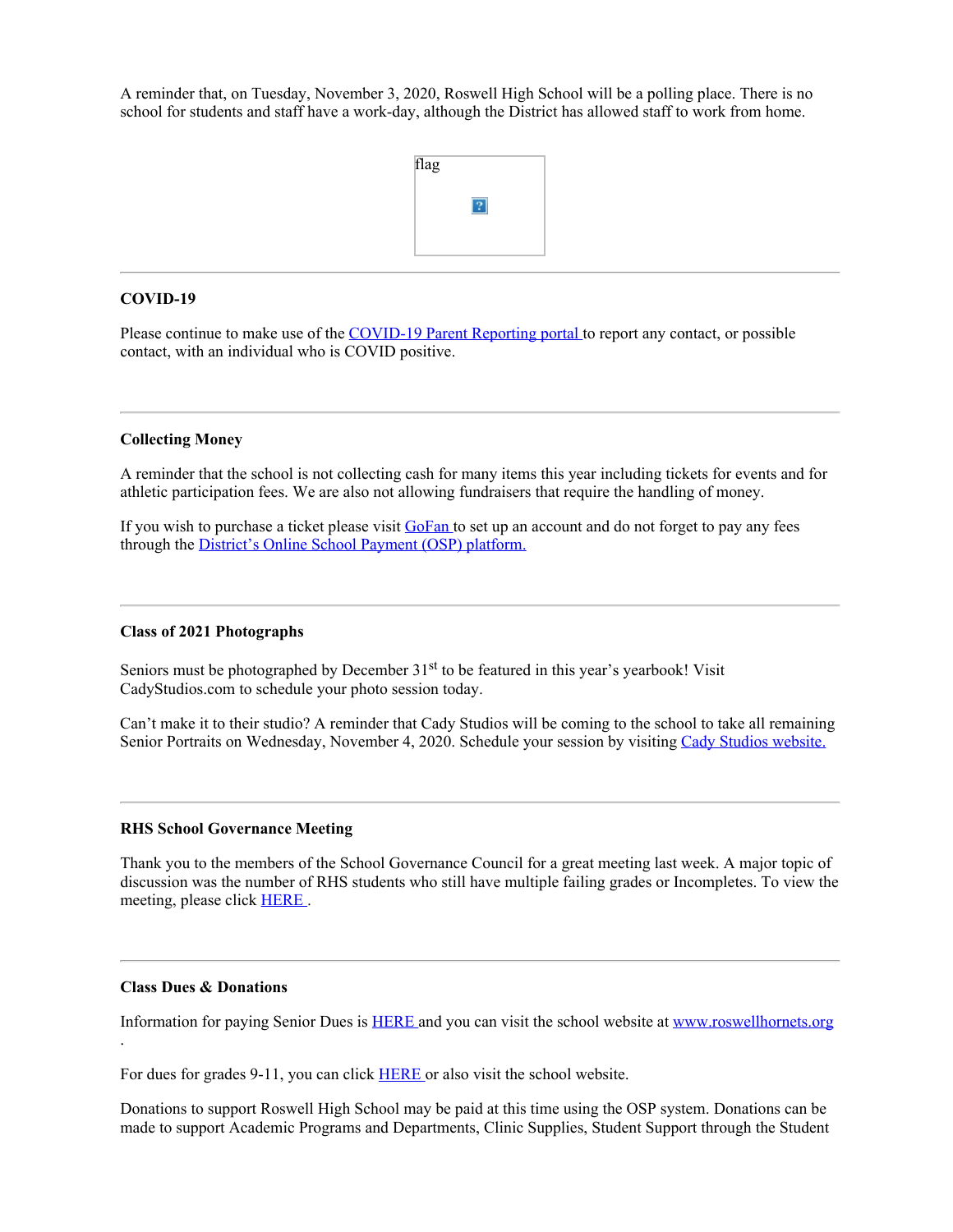Services Office or Staff Recognition.

#### **School Nutrition News**

Due to the USDA waiver that allows free meals for all students, students who bring their lunch from home can supplement their lunch with free, healthy options. Another great opportunity for parents to save time and money when packing lunches in the morning.

To ensure children have access to healthy and safe foods that promote optimal development, Fulton County Schools with a Free & Reduced eligibility of 50% or greater will begin distributing *Weekend Meals* at no cost to families.

Mid-November, qualifying schools will begin sending free weekend food bags home with students. Inside the weekend meal bag, there will be two breakfast meals and two lunch meals, to make sure children eat regularly while away from school over the weekend.

For students not attending school face-to-face, Curbside Meal Kits will also include weekend meals. Free Meal Kit Distribution will continue every Wednesday at Curbside Pick-Up locations throughout the district!

- Elementary School locations are open on Wednesdays from 8:30-9:30.
- Middle School and High School locations are open on Wednesdays from 9:30-10:30.

Meal kits will include a variety of ready-made and reheat-ready choices. Meal safety, reheating instructions, and a menu will be provided in meal kits. Grab & go meal kits will continue to be FREE for all children 18  $\&$ under.

#### **Daily Announcements**

Did you know that the same announcements read at the beginning of the school day are also posted on the school website? Click [HERE](https://www.fultonschools.org/Page/16758) to keep up with everything happening at Roswell High School.

#### **Halloween Spirit Week**

Thank you to our Student Council Students and Sponsors. While the closing of school on Thursday and Friday canceled some of what the students had planned, they were able to do a lot, including "Reverse" Trick or Treating!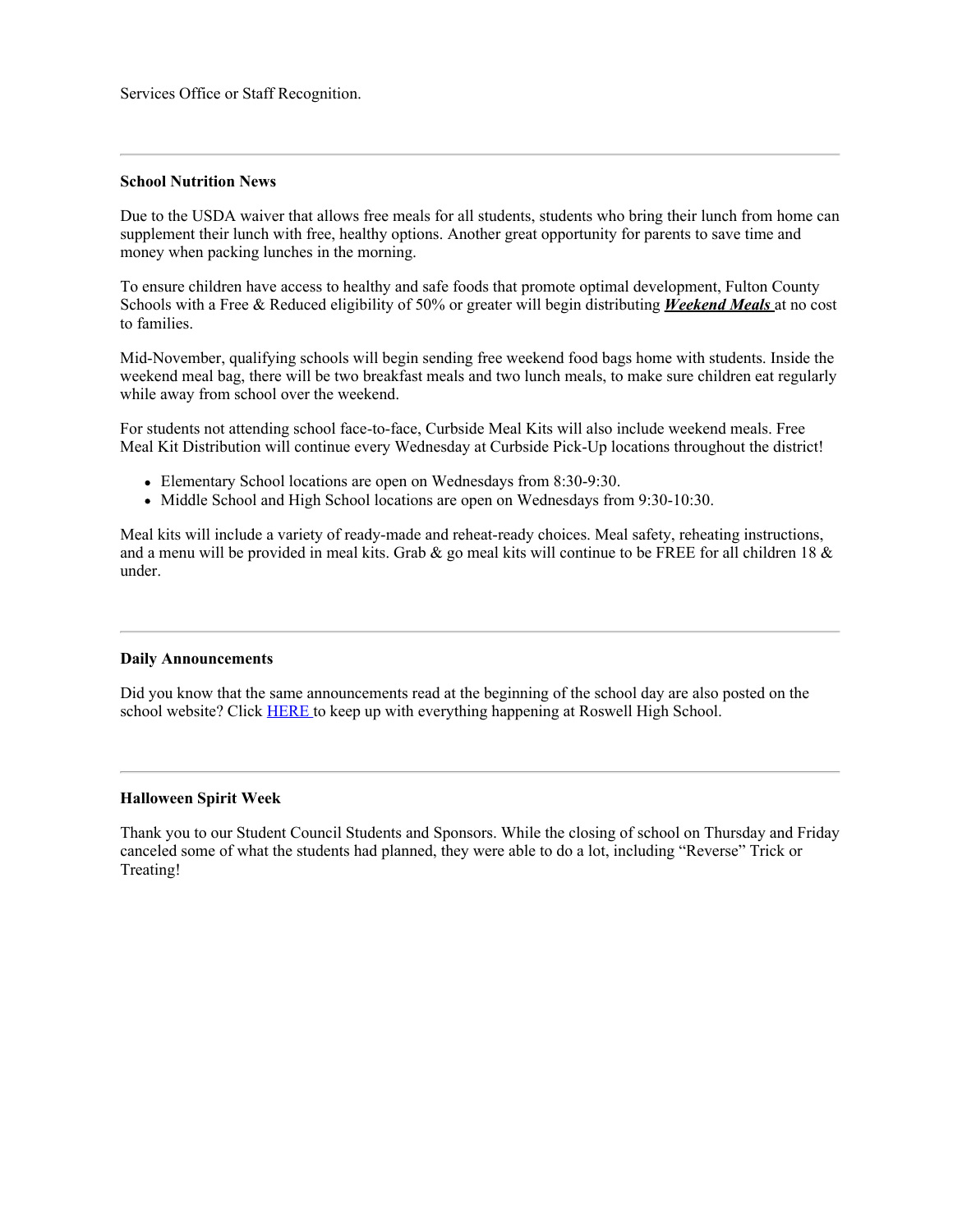| reversetricktreat |  |  |
|-------------------|--|--|
|                   |  |  |
|                   |  |  |
|                   |  |  |
|                   |  |  |
|                   |  |  |
|                   |  |  |
|                   |  |  |
|                   |  |  |
|                   |  |  |
|                   |  |  |
|                   |  |  |
|                   |  |  |
|                   |  |  |
|                   |  |  |
|                   |  |  |
|                   |  |  |

# **RHS Work Based Learning Student Recognized (Thanks to WBL Coordinator Ms. Flemister)**

Roswell Work Based Learning Student and Chick-Fil-A employee Baylee Pinson was honored for doing a great job on the Chick-Fil-A Instagram account. Awesome!



# **Varsity Volleyball**

Congratulations to our Region Champion Varsity Volleyball team on a terrific season. The team made it to the Elite Eight, losing 3-1 to defending State Champion Walton.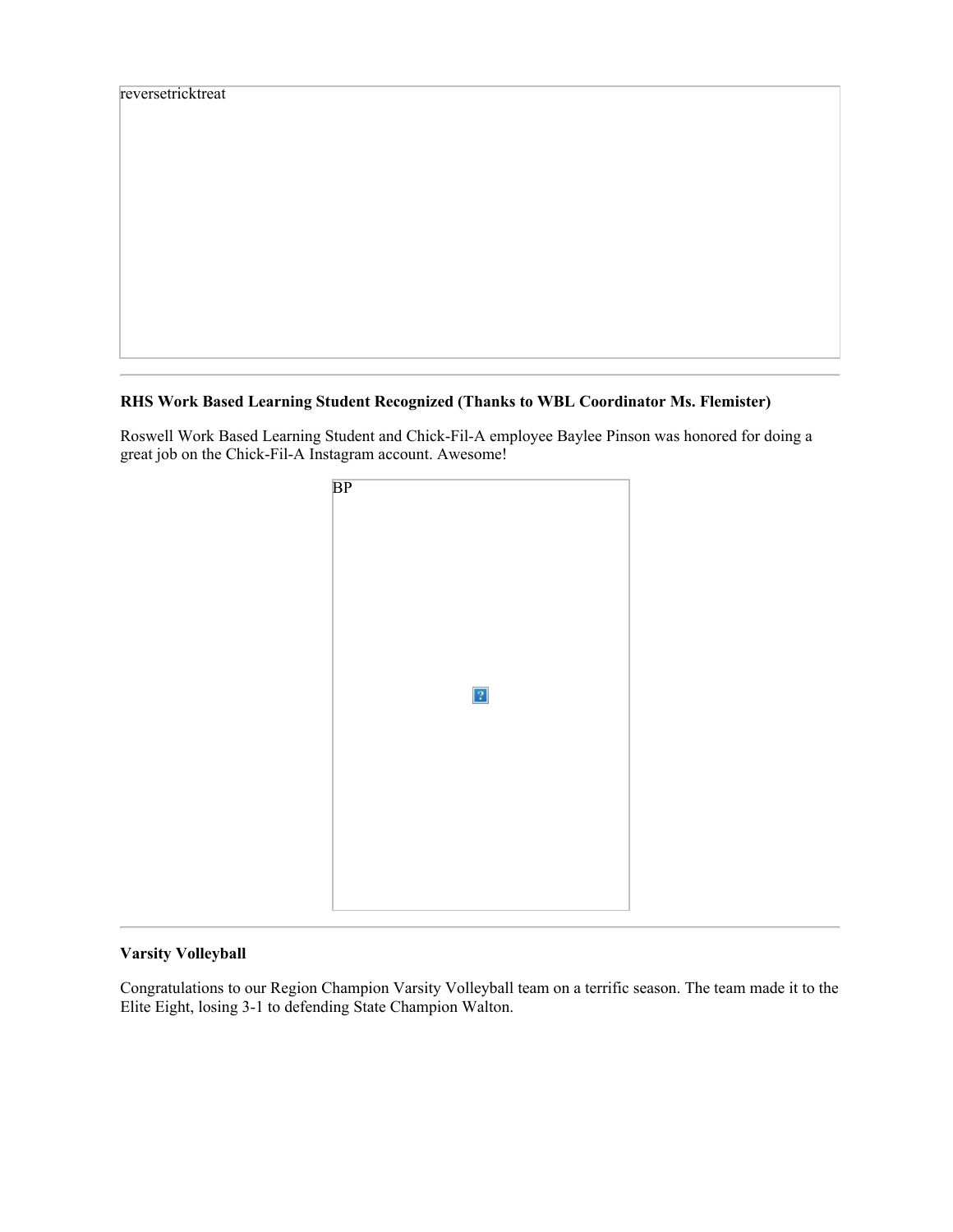

(Image from @Roswellathletics)

## **Varsity Football**

The Varsity Football team will travel to Milton on Saturday evening at 7:00 pm for a very important region game. Please note that this is a change. Good luck to our Hornets!

| gamechange |           |  |
|------------|-----------|--|
|            |           |  |
|            | $\vert$ ? |  |
|            |           |  |
|            |           |  |

## **Cross-Country**

Good luck to the Roswell Girls and Boys Varsity Cross-Country teams as they both finished the season as Region Runner-Ups and will race this Saturday in Carrollton in the AAAAAAA Cross-Country meet. Good luck!

# **9th Grade Virtual Orientation Session**

During the testing last Tuesday, the administration and our Head Counselor, Yolandria Wyche, had a